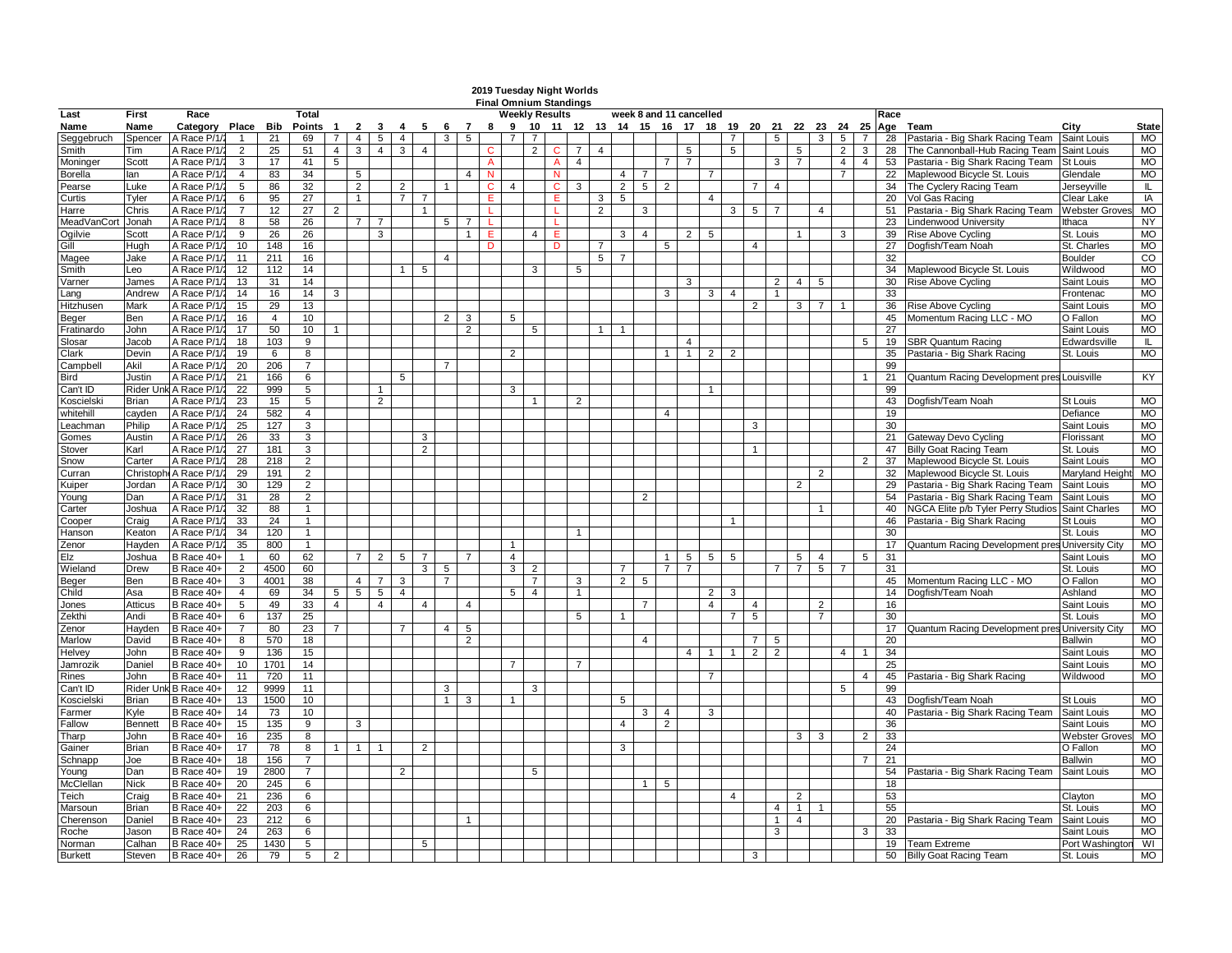|                    |                 |                          |                 |       |                                                                                       |                |                |                |                |                |                |                |                |                | 2019 Tuesday Night Worlds<br><b>Final Omnium Standings</b> |                |                         |                |                |                |                |                |                                  |                |                |                |                |                 |                                                |                       |                        |
|--------------------|-----------------|--------------------------|-----------------|-------|---------------------------------------------------------------------------------------|----------------|----------------|----------------|----------------|----------------|----------------|----------------|----------------|----------------|------------------------------------------------------------|----------------|-------------------------|----------------|----------------|----------------|----------------|----------------|----------------------------------|----------------|----------------|----------------|----------------|-----------------|------------------------------------------------|-----------------------|------------------------|
| Last               | First           | Race                     |                 |       | Total                                                                                 |                |                |                |                |                |                |                |                |                | Weekly Results                                             |                | week 8 and 11 cancelled |                |                |                |                |                |                                  |                |                |                |                | Race            |                                                |                       |                        |
| Name               | Name            | Category Place           |                 |       | Bib Points 1 2 3 4 5 6 7 8 9 10 11 12 13 14 15 16 17 18 19 20 21 22 23 24 25 Age Team |                |                |                |                |                |                |                |                |                |                                                            |                |                         |                |                |                |                |                |                                  |                |                |                |                |                 |                                                | City                  | <b>State</b>           |
| Dickerson          | Jared           | B Race 40+               | 27              | 82    | 5                                                                                     | 3 <sup>1</sup> | 2              |                |                |                |                |                |                |                |                                                            |                |                         |                |                |                |                |                |                                  |                |                |                |                | 28              | Bike Surgeon Cycling built by The K Belleville |                       | L                      |
| Jackson            | Dane            | B Race 40+               | 28              | 201   | 5                                                                                     |                |                |                |                | -1 I           | 2              |                |                |                |                                                            |                |                         |                |                |                | 2              |                |                                  |                |                |                |                | 26              | The Cyclery Racing Team                        | Edwardsville          | IL.                    |
| Franzen            | William         | B Race 40+               | 29              | 1460  | $\overline{4}$                                                                        |                |                |                |                |                |                |                |                |                |                                                            | $\overline{4}$ |                         |                |                |                |                |                |                                  |                |                |                |                | 54              |                                                | Chesterfield          | <b>MO</b>              |
| woodling           | patrick         | B Race 40+               | 30              | 252   | $\overline{4}$                                                                        |                |                |                |                |                |                |                |                |                |                                                            |                |                         |                |                |                |                |                |                                  |                |                | 3              |                | 30              |                                                | St. Louis             | <b>MO</b>              |
| Hastings           | Wesley          | B Race 40+               | 31              | 1730  | 3                                                                                     |                |                |                |                |                |                |                |                |                |                                                            |                |                         |                |                | 3              |                |                |                                  |                |                |                |                | 34              |                                                | St. Louis             | MO                     |
| Stevens            | Mitch           | B Race 40+               | 32              | 1520  | 3                                                                                     |                |                |                |                |                |                |                |                |                |                                                            |                |                         |                | 3              |                |                |                |                                  |                |                |                |                | 45              | Maplewood Bicycle St. Louis                    | Kirkwood              | MO                     |
| Hynes              | Matthew         | B Race 40+               | 33              | 1400  | 3                                                                                     |                |                | 3              |                |                |                |                |                |                |                                                            |                |                         |                |                |                |                |                |                                  |                |                |                |                | 35              | Pastaria - Big Shark Racing Team               | Saintlouis            | <b>MO</b>              |
| Koscielski         | Dennis          | B Race 40+               | 34              | 1510  | 3                                                                                     |                |                |                | $\mathbf{1}$   |                |                |                |                |                |                                                            |                |                         | $\overline{2}$ |                |                |                |                |                                  |                |                |                |                | 48              | Dogfish/Team Noah                              | Saint Louis           | <b>MO</b>              |
| Beauvais           | Jay             | B Race 40+               | 35              | 161   | $\overline{2}$                                                                        |                |                |                |                |                |                |                |                |                |                                                            |                |                         |                |                |                |                |                |                                  |                |                | 2              |                | 50              |                                                | Saint Louis           | <b>MO</b>              |
| Siebert            | Zach            | B Race 40+               | 36              | 850   | $\overline{2}$                                                                        |                |                |                |                |                |                |                |                |                |                                                            |                |                         |                | $\overline{2}$ |                |                |                |                                  |                |                |                |                | 39              |                                                | St. Louis             | MO                     |
| Kinder             | Kyle            | B Race 40+               | 37              | 234   | $\overline{2}$                                                                        |                |                |                |                |                |                |                |                |                |                                                            | 2              |                         |                |                |                |                |                |                                  |                |                |                |                | 32              | University of Iowa                             | lowa City             | IA                     |
| Hunsaker           | Andy            | B Race 40+               | 38              | 14500 | $\overline{2}$                                                                        |                |                |                |                |                |                |                | $\overline{2}$ |                |                                                            |                |                         |                |                |                |                |                |                                  |                |                |                |                | 53              | <b>Gateway Cycling Club</b>                    | Defiance              | <b>MO</b>              |
| Kemmis             | Michael         | B Race 40+               | 39              | 960   | $\overline{1}$                                                                        |                |                |                |                |                |                |                |                |                |                                                            |                |                         |                |                |                |                |                |                                  |                |                |                |                | 33              |                                                | Saint Louis           | <b>MO</b>              |
| Shell              | Hannah          | B Race 40+               | 40              | 1110  | $\overline{1}$                                                                        |                |                |                |                |                |                |                |                |                |                                                            |                |                         |                |                |                |                |                |                                  |                |                |                |                | 28              | <b>DNA Pro Cycling Team</b>                    | Saint Louis           | MO                     |
| May                | Simon           | C Race Cat               | $\mathbf{1}$    | 164   | 45                                                                                    |                |                |                | 2              |                |                |                | $\overline{7}$ | 5              |                                                            |                |                         | 5              | 5              |                |                |                |                                  |                |                |                |                | 44              |                                                | St Louis              | <b>MO</b>              |
| Meszaros           | Zachary         | C Race Cat               | $\overline{2}$  | 97    | 43                                                                                    |                |                |                |                |                |                |                | 3 <sup>1</sup> | $\overline{2}$ |                                                            | 3              |                         | $\overline{4}$ | 1              | $\overline{4}$ | $\overline{4}$ |                | 3 <sup>1</sup><br>$\overline{7}$ | 5 <sup>5</sup> | 5              |                | $\overline{2}$ | 28              |                                                | Wood River            | IL.                    |
| Arvin              | William         | C Race Cat               | 3               | 281   | 23                                                                                    |                |                |                |                |                |                |                |                |                |                                                            |                |                         |                |                |                |                |                |                                  | $\overline{7}$ | $\overline{7}$ | 5 <sup>5</sup> | $\overline{4}$ | 99              |                                                |                       |                        |
| Ammann             | Nicholas        | C Race Cat               | $\overline{4}$  | 81    | 20                                                                                    |                | 2              |                |                | 5 1            | 5   7          |                |                |                |                                                            |                |                         |                |                |                |                |                |                                  |                |                |                |                | $\overline{27}$ |                                                | St. Louis             | MO                     |
| Bylund             | Riley           | C Race Cat               | $5\overline{5}$ | 594   | 19                                                                                    |                |                |                |                |                |                |                |                |                |                                                            |                |                         | $\overline{7}$ | $\overline{7}$ |                |                |                |                                  |                |                |                | 5              | 29              |                                                | Columbia              | <b>MO</b>              |
| Jamrozik           | Daniel          | C Race Cat               | 6               | 170   | 19                                                                                    |                |                |                | 7 I            | 5 <sup>1</sup> | $\overline{7}$ |                |                |                |                                                            |                |                         |                |                |                |                |                |                                  |                |                |                |                | 25              |                                                | Saint Louis           | <b>MO</b>              |
| Marlow             | David           | C Race Cat               | $\overline{7}$  | 57    | 17                                                                                    | 5              |                | 5              |                | $\overline{7}$ |                |                |                |                |                                                            |                |                         |                |                |                |                |                |                                  |                |                |                |                | 20              |                                                | <b>Ballwin</b>        | MO                     |
| Falk               | Will            | C Race Cat               | 8               | 43    | 17                                                                                    | $\overline{2}$ |                |                | 1              | 4              | 3              |                |                |                |                                                            |                |                         |                |                | 7              |                |                |                                  |                |                |                |                | 17              |                                                | University City       | <b>MO</b>              |
| Sample             | Ryan            | C Race Cat               | 9               | 91    | 16                                                                                    |                |                | 4 <sup>1</sup> | $\mathbf{3}$   |                |                | 5              | $\overline{4}$ |                |                                                            |                |                         |                |                |                |                |                |                                  |                |                |                |                | 25              |                                                | St. Louis             | <b>MO</b>              |
| Beals              | Joseph          | C Race Cat               | 10              | 224   | 13                                                                                    |                |                |                |                |                |                |                | $\overline{1}$ | $\overline{4}$ |                                                            | $\overline{4}$ | $\overline{2}$          |                |                | $\overline{2}$ |                |                |                                  |                |                |                |                | 39              |                                                | St Louis              | <b>MO</b>              |
| Wieland            | Drew            | C Race Cat               | 11              | 45    | 12                                                                                    |                | 5              |                |                |                |                |                |                |                |                                                            |                |                         |                |                |                |                |                |                                  |                |                |                |                | 31              |                                                | St. Louis             | <b>MO</b>              |
| Morales            | Michael         | C Race Cat               | 12              | 34    | 12                                                                                    | 3 <sup>1</sup> | 4              | $\mathbf{1}$   | $\overline{4}$ |                |                |                |                |                |                                                            |                |                         |                |                |                |                |                |                                  |                |                |                |                | 25              |                                                | St Louis              | <b>MO</b>              |
| Bruns              | Robert          | C Race Cat               | 13              | 52    | 10                                                                                    |                |                |                |                |                |                |                |                |                |                                                            |                |                         |                |                |                | 5 <sup>5</sup> | 5              |                                  |                |                |                |                | 24              |                                                | St. Louis             | <b>MO</b>              |
| Henry              | Tom             | C Race Cat               | 14              | 221   | 10                                                                                    |                |                |                |                |                |                |                | 2              |                |                                                            |                | 5                       | -1             |                |                |                | $\overline{2}$ |                                  |                |                |                |                | 99              |                                                | Ireland               |                        |
| Luisalberto        | Gonzales        | C Race Cat               | 15              | 274   | 10                                                                                    |                |                |                |                |                |                |                |                |                |                                                            |                |                         |                |                |                |                |                | 3                                |                | 3              | $\overline{4}$ |                | 28              |                                                | Saint Louis           | MO                     |
| Herich             | Daniel          | C Race Cat               | 16              | 208   | 10                                                                                    |                |                |                |                |                |                |                |                |                |                                                            | $\overline{1}$ | 3                       |                |                |                |                |                |                                  | 3              |                | 3              |                | 36              |                                                | Overland              | <b>MO</b>              |
| Kemmis             | Michael         | C Race Cat               | 17              | 96    | 9                                                                                     |                |                |                |                |                |                |                |                |                |                                                            | $\overline{7}$ |                         |                | $\overline{2}$ |                |                |                |                                  |                |                |                |                | 33              |                                                | Saint Louis           | <b>MO</b>              |
| Hartman            | Jason           | C Race Cat               | 18              | 40    | 9                                                                                     | 4 I            | 3 <sup>1</sup> | 2              |                |                |                |                |                |                |                                                            |                |                         |                |                |                |                |                |                                  |                |                |                |                | 36              | <b>Trailhead Racing</b>                        | Manchester            | <b>MO</b>              |
| Vosseller          | Michael         | C Race Cat               | 19              | 113   | 8                                                                                     |                |                |                |                |                |                |                |                |                |                                                            |                |                         |                | 3 I            | -5             |                |                |                                  |                |                |                |                | 31              |                                                | Saint Louis           | MO                     |
| Raymer             | Kvle            | C Race Cat               | 20              | 223   | 8                                                                                     |                |                |                |                |                |                |                | 5 <sup>1</sup> | $\mathbf{3}$   |                                                            |                |                         |                |                |                |                |                |                                  |                |                |                |                | 33              |                                                | Saint Louis           | <b>MO</b>              |
| Can't ID           |                 | Rider Unk C Race Cat     | 21              | 9900  | 8                                                                                     |                |                |                |                |                |                |                |                |                |                                                            |                |                         |                |                | 3              |                |                |                                  |                | $\overline{4}$ |                |                | 99              |                                                |                       |                        |
| Dobrient           | Byrne           | C Race Cat               | 22              | 446   | 7                                                                                     |                |                |                |                |                |                |                |                |                |                                                            |                |                         |                |                |                |                |                |                                  |                |                |                | $\overline{7}$ | 18              | <b>Junior Dropouts</b>                         | Waunakee              | WI                     |
| Steele             | Brian           | C Race Cat               | 23              | 301   |                                                                                       |                |                |                |                |                |                |                |                |                |                                                            |                |                         |                |                |                |                |                |                                  |                |                |                |                | 38              |                                                | Troy                  | IL.                    |
| Mueller            | Daniel          | C Race Cat               | 24              | 2220  | $\overline{7}$                                                                        |                |                |                |                |                |                |                |                |                |                                                            |                |                         |                |                |                |                |                |                                  |                |                |                |                | 25              |                                                | Florissant            | <b>MO</b>              |
|                    | Coleman         |                          |                 | 94    | 7                                                                                     |                | $\overline{7}$ |                |                |                |                |                |                |                |                                                            |                |                         |                |                |                |                |                |                                  |                |                |                |                | 20              | <b>Trailhead Racing</b>                        | Eureka                | <b>MO</b>              |
| Kaufman<br>Frazier | Cameron         | C Race Cat<br>C Race Cat | 25<br>26        | 53    | $\overline{7}$                                                                        | $\overline{7}$ |                |                |                |                |                |                |                |                |                                                            |                |                         |                |                |                |                |                |                                  |                |                |                |                | 17              | <b>SBC Cycling</b>                             | Fair Grove            | <b>MO</b>              |
|                    |                 | C Race Cat               | 27              | 248   | $\overline{7}$                                                                        |                |                |                |                |                |                |                |                |                |                                                            |                |                         |                |                |                |                |                | -4                               |                |                |                |                | 49              |                                                | Saint Louis           | <b>MO</b>              |
| Davis<br>Roeleveld | Drew<br>Matthew | C Race Cat               | 28              | 264   | $\overline{7}$                                                                        |                |                |                |                |                |                |                |                |                |                                                            |                |                         | 3              |                |                | 3              | $\overline{4}$ |                                  |                |                |                |                | 32              |                                                | St. Louis             | <b>MO</b>              |
|                    | Winslow         |                          |                 |       |                                                                                       |                |                |                |                |                |                |                |                |                |                                                            |                | 4 <sup>1</sup>          | 2              |                |                |                |                |                                  |                |                |                |                | 99              |                                                |                       |                        |
| Tandler            | Paul            | C Race Cat               | 29              | 584   | 6                                                                                     |                |                |                |                |                |                |                |                |                |                                                            |                |                         |                |                |                |                |                |                                  |                |                |                |                |                 |                                                |                       | <b>MO</b>              |
| Simms              |                 | C Race Cat               | 30              | 174   | 6                                                                                     |                |                |                |                |                |                |                |                |                |                                                            | 2              |                         |                |                |                |                |                | $\overline{2}$                   | $\overline{2}$ |                |                |                | 53              |                                                | Ladue                 |                        |
| Ben                | Simon           | C Race Cat               | 31              | 273   | 5                                                                                     |                |                |                |                |                |                |                |                |                |                                                            | $5^{\circ}$    |                         |                |                |                |                |                | 5                                |                |                |                |                | 35<br>21        |                                                | Saint Louis           | <b>MO</b><br><b>MO</b> |
| Rausch             | John            | C Race Cat               | 32              | 237   | 5                                                                                     |                |                |                |                |                |                |                |                |                |                                                            |                |                         |                |                |                |                |                |                                  |                |                |                |                |                 |                                                | Monett                |                        |
| Albright           | Alec            | C Race Cat               | 33              | 275   | 5                                                                                     |                |                |                |                |                |                |                |                |                |                                                            |                |                         |                |                |                |                |                | $\overline{1}$                   | $\overline{4}$ |                |                |                | 22              |                                                | Milford               | CT                     |
| Siebert            | Zach            | C Race Cat               | 34              | 85    | 5                                                                                     |                |                |                |                |                | 4              |                |                |                |                                                            |                |                         |                |                |                |                |                |                                  |                |                |                |                | 39              |                                                | St. Louis             | <b>MO</b>              |
| Bledsoe            | Jack            | C Race Cat               | 35              | 3     | 5                                                                                     |                |                |                |                | 3 <sup>1</sup> | $\overline{2}$ |                |                |                |                                                            |                |                         |                |                |                |                |                |                                  |                |                |                |                | 18              | Maplewood Bicycle St. Louis                    | <b>Webster Groves</b> | <b>MO</b>              |
| Carroll            | Lindy           | C Race Cat               | 36              | 141   | $\overline{4}$                                                                        |                |                |                |                |                |                |                |                |                |                                                            |                |                         |                | $\overline{4}$ |                |                |                |                                  |                |                |                |                | 49              | Maplewood Bicycle St. Louis                    | St. Louis             | <b>MO</b>              |
| Hastings           | Weslev          | C Race Cat               | 37              | 173   | $\overline{4}$                                                                        |                |                |                |                |                |                | $\overline{4}$ |                |                |                                                            |                |                         |                |                |                |                |                |                                  |                |                |                |                | 34              |                                                | St. Louis             | <b>MO</b>              |
| Friedman           | Alexander       | C Race Cat               | 38              | 270   | $\overline{4}$                                                                        |                |                |                |                |                |                |                |                |                |                                                            |                |                         |                |                |                |                |                |                                  |                | 2              | $\overline{2}$ |                | 37              |                                                | Saint Louis           | MO                     |
| Boroff             | Shannon         | C Race Cat               | 39              | 457   | 3                                                                                     |                |                |                |                |                |                |                |                |                |                                                            |                |                         |                |                |                |                |                |                                  |                |                |                | 3              | 44              |                                                | <b>Boise</b>          | ID                     |
| Roth               | Joey            | C Race Cat               | 40              | 168   | 3                                                                                     |                |                |                |                |                |                | 3              |                |                |                                                            |                |                         |                |                |                |                |                |                                  |                |                |                |                | 17              |                                                | Clayton               | MO                     |
| Norman             | Calhan          | C Race Cat               | 41              | 143   | 3                                                                                     |                |                | 3              |                |                |                |                |                |                |                                                            |                |                         |                |                |                |                |                |                                  |                |                |                |                | 19              | Team Extreme                                   | Port Washington       | WI                     |
| McCaine            | Dakota          | C Race Cat               | 42              | 256   | 3                                                                                     |                |                |                |                |                |                |                |                |                |                                                            |                |                         |                |                |                | $\overline{2}$ |                |                                  |                |                |                |                | 23              |                                                | Kirkwood              | <b>MO</b>              |
| Von Hoven          | Kellen          | C Race Cat               | 43              | 56    | 3                                                                                     |                |                |                |                |                |                | $\overline{2}$ |                |                |                                                            |                |                         |                |                |                |                |                |                                  |                |                |                |                | 19              |                                                | Saint Louis           | <b>MO</b>              |
| Tharp              | John            | C Race Cat               | 44              | 59    | 3                                                                                     |                |                |                |                | 2              |                | $\mathbf{1}$   |                |                |                                                            |                |                         |                |                |                |                |                |                                  |                |                |                |                | 33              |                                                | <b>Webster Groves</b> | MO                     |
| Stephens           | Meta            | C Race Cat               | 45              | 243   | $\overline{2}$                                                                        |                |                |                |                |                |                |                |                |                |                                                            |                |                         |                |                |                |                |                |                                  |                |                |                |                | 17              |                                                |                       |                        |

Clem Stewart C Race Cat 5 46 282 1 1 37 South Bend IN Leachman Brian C Race Cat 5 47 227 1 1 28 Saint Louis MO